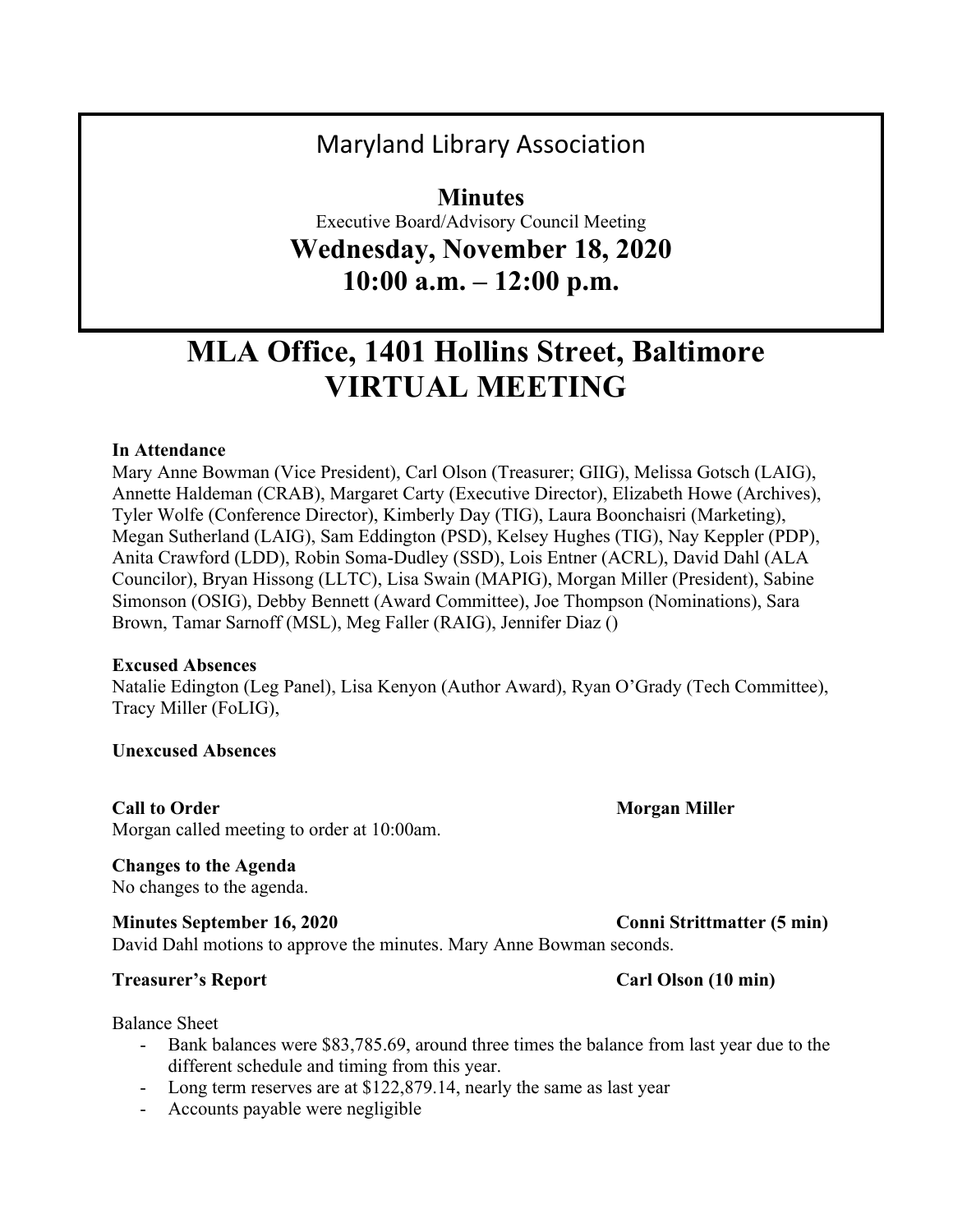- Retained earnings were at \$225,191.85, 25% higher than last year
- Net income was a loss of \$18,586.31 compared to a loss of \$34,605.46 last year, a 46.29% difference.
- Total liabilities and equity were at \$206,604.83, 42.18% higher than last year

#### Profit & Loss

- Unrealized gain/loss was a gain of \$3,744.24 compared to a gain of \$459.64 this time last year. The market is starting to recover a bit.
- Annual conference income is at \$41,255.00. Registration brought in \$39,195.00. Total is 445.34% higher than last year.
- Fundraising income is at \$570 due to Nettie Taylor Leadership fund
- Jobline income has risen to \$400 compared to \$1,450 from last year
- Membership income is at \$21,576, down slightly from last year.
- Educational grants received a \$25 contribution
- Miscellaneous income has \$719.18
- Program income rose to \$2,750, down 39.06% from last year. This is due to the hold on programs because of the virtual conference.
- Gross profit is at \$72,140.77, 40.01% down from last year
- Conference expenses are up to \$11,973.32, 61% higher than last year owing to the shifted schedule
- Bank and credit card fees are at \$1,998.18, 32.71% higher than this time last year
- Scholarship expenses are at \$575
- Office expenses are at \$3,301.79, lower by 22% compared to 2019
- Personnel expenses are at \$39,437.17, down about 29% compared to 2019
- Total expenses are at \$91,466.21, down about % from the previous year
- With other income of \$739.13, the net income is a loss of \$18,586.31. This loss is 46.29% less than last year

#### Budget vs Actuals

- Annual conference income of \$41,255 represents 20.41% of the projected budget for this year
- Fundraising income, at \$570, is about 3% of what we budgeted so far this year
- LLT committee has taken in \$962.50, which is about 3% of what was budgeted this year
- Jobline income has taken in \$400, 11.43% of the budgeted amount. This may increase as the economy recovers
- Membership dues are at \$21,576.00, 26.33% of the annual budgeted amount. This also may increase as confidence in the economy restores.
- Miscellaneous income is at \$719.18, about 359.59% above expected
- Programming income of \$2,750 is at 11% of what we hope to achieve
- Total income of \$72,140.77 is just under 20% of the budgeted amount
- Annual conference refunds were \$30,565
- Annual conference expenses are currently at \$11,973.32, about 10.38% of what we budgeted
- Bank and credit card fees are at \$1,998.18, about 25% of what was budgeted
- Scholarship are at \$575, about 19% of what we've budgeted
- We've yet to put out any fundraising expenses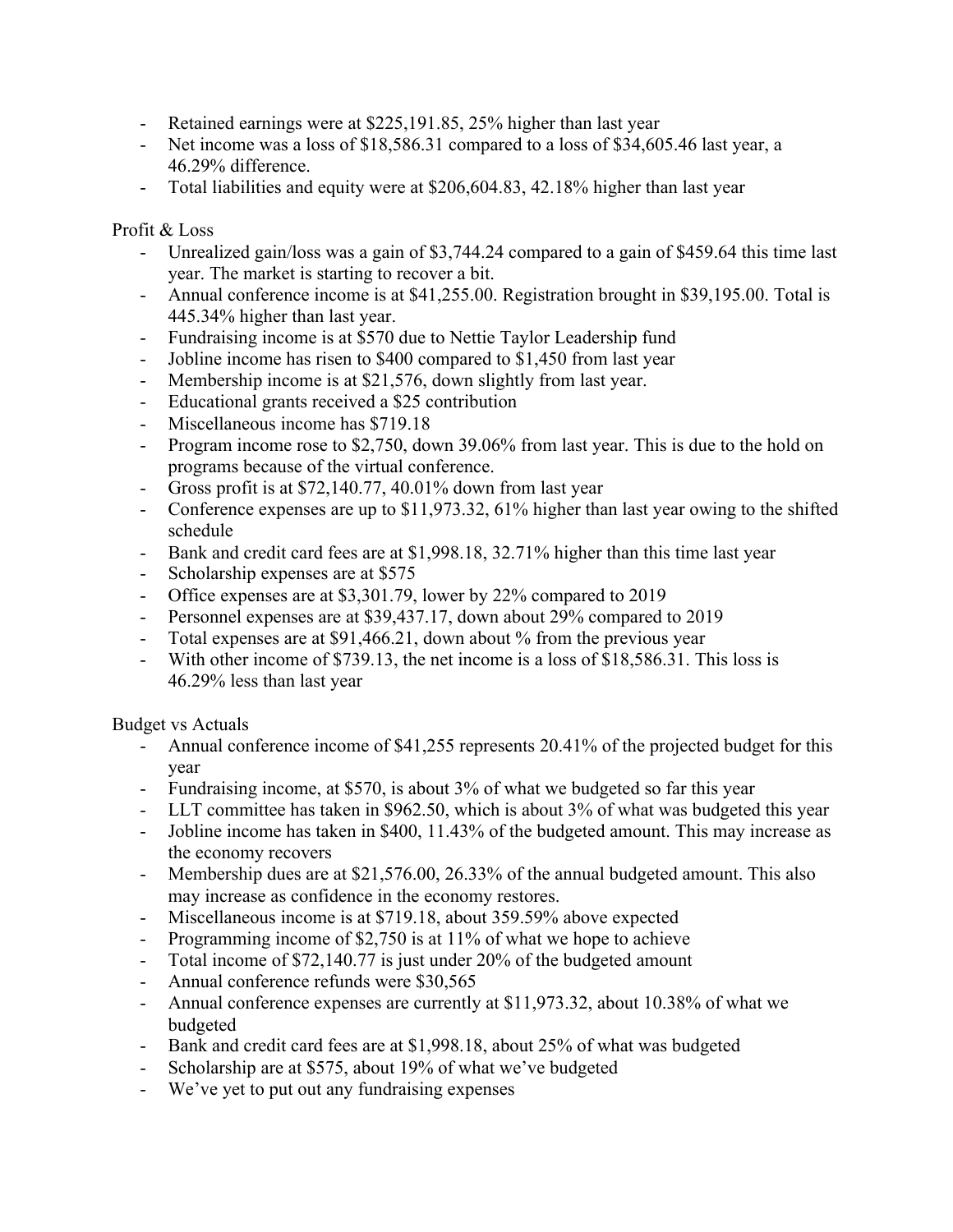- Office expenses of \$3,301.79 is 17.11%, still ahead of the annual pace
- Personnel expenses at \$39,437.17 is 25.57% of the budgeted figure
- Professional fees are at \$2,200. We have paid that to the auditor. This is 33.85% of our budget this year
- Program expenses are at \$893.75 which is about 18% of what has been budgeted
- Publications are at \$200, which is 7.69% of the budget
- Total expenses are at \$91,466.21 which is 24.91% of the annual budgeted figure
- Other income of \$739.13 represents % of what is anticipated
- Net income of a loss of \$18,586.13 is -2,420.47% of the budget but we expect to make that up throughout the year.

Comments and Questions

- Morgan reminded unit leaders to focus on hosting programs between January and April to avoid the 2020 and 2021 conference.
- Morgan will be discussing membership with Tiffany and the membership committee to see what we can do to rebound our membership numbers.
- Margaret notes that it is difficult to discern what conference expenses are for 2020 and 2021. She would like to make it clear on the next report.
- Robin Soma-Dudley motions to file the report for audit. Tyler Wolfe seconds.

#### **Unfinished Business**

No unfinished business

#### **New Business**

- Joe Thompson's nominations and election committee has put together a strong slate of nominations. Ordinarily, these would have gone to the steering committee last month, then to the executive committee today. However, there are two units who have not gotten in their nominations yet. Once they are in and certified as members, Margaret will send it to the board for approval.
- Morgan Miller shared the list of committee members for the Equity, Diversity, and Inclusion Task Force for approval by the board. The list of members include Margaret Carty, Andrea Berstler, Joe Thompson, Moushumi Chakraborty, Denise Davis, Mary Anne Bowman, Nini Beegan, Teresa Miller, Kenneth Wayne Thompson, Morgan Miller, Shirley A Mason, Brenda Johnson-Perkins, and Ashley Teagle.
	- o Nay Keppler motions to approve the list of committee members. Carl Olson seconds.

### **President's Report Morgan Miller** (5 **min**)

- Michelle Hamiel has done a great job of reinvigorating the EDI committee. They have met three times already. Very soon, we will see the completed work from the task force over the last few years – a code of conduct to create EDI friendly meetings and programs.
- Another initiative being explored is creating a Black Caucus for MLA. A few members have brought this forward and is being discussed by the EDI task force. The EDI task force does not necessarily provide the safe space needed for staff discussion and support. Richard Ashby from the ALA Black Caucus came to discuss it with the EDI task force and they are looking at other states with a Black Caucus within their state organization.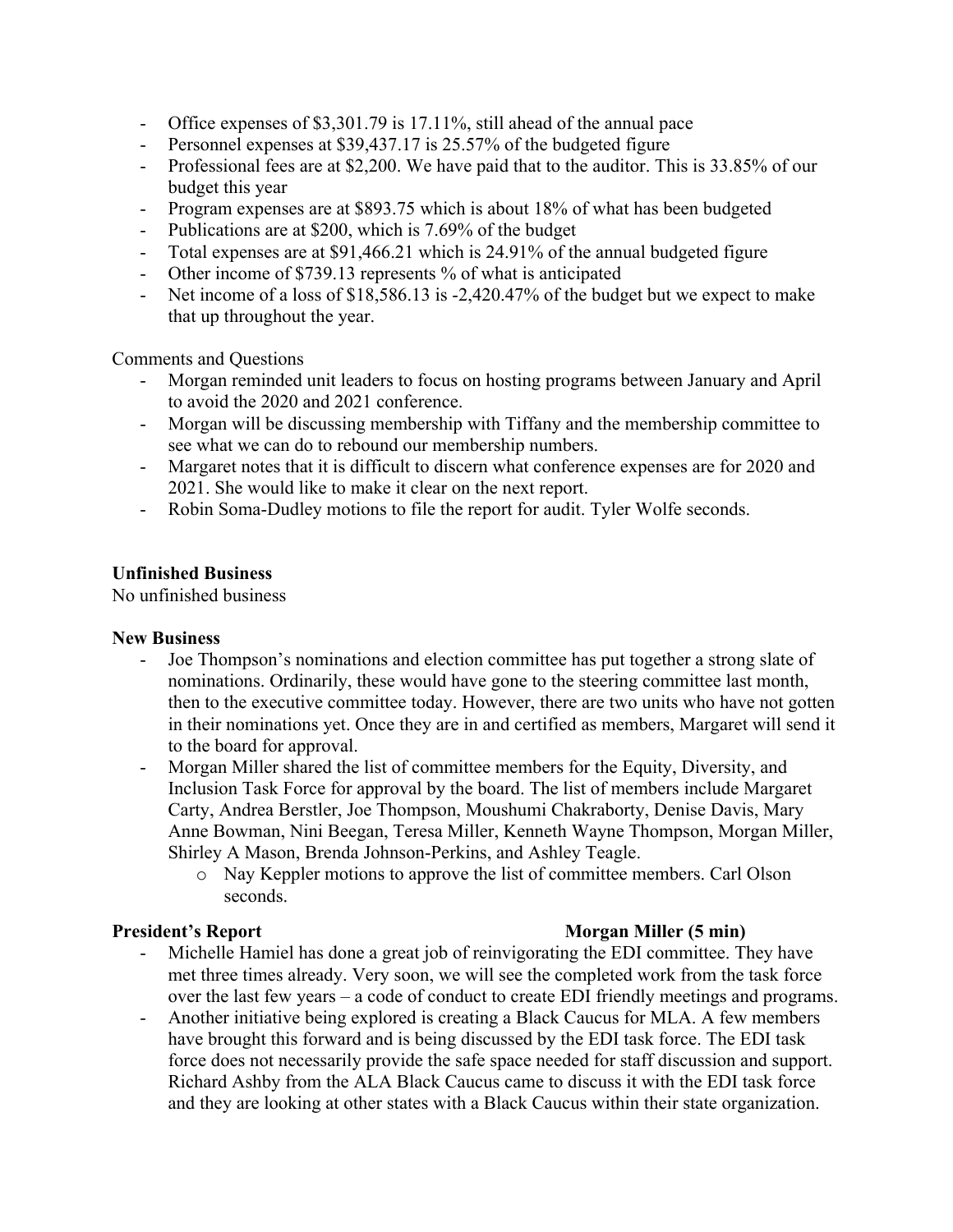- o Mary Anne Bowman would like to add that we need to work on how we recruit, adding going to HBCUs to promote librarianship
- Much of Morgan's work these past few months has been with the Legislative Panel.
- Legislative day will be virtual this year, which MLA sponsors. Legislative panel are working on building relationships with key library champions.
- Carrie Willson is starting to coordinate the virtual legislative day. They have plans to work with LAIG to create materials for the day.
- Two pieces of legislation we are looking at right now:
	- o Building Lifelong Learning Act this makes libraries fine free for youth up to age 18 and gives a small amount of per capita funding increase to offset that loss of revenue, and increases the capital grant by a couple million dollars. This bill was vetoed by Governor Hogan. However, we are working with Senator Sarah Elfreth, who introduced it, to override the veto. Many directors have written testimonies about why this is needed. The fine free portion is not too much of a burden since many libraries have gone fine free currently. It does seem likely they will also attempt a Kirwan Commission veto override as well.
	- o There is legislation being developed around discriminatory pricing as a response to Macmillan's eBook
- We really need to turn to the strategic plan and our approach to redoing it in the next year as our current one ends in 2021. Morgan is looking forward to designing it and moving forward on it.
- Morgan congratulates Nay Keppler and everyone involved in the MLA 2020 Conference. The orientation often draws around 10 people. This year's virtual orientation drew 75 people – it was a huge success.
	- o Nay says she was concerned that people may taper off throughout the conference but people continue to attend.
	- o They are working on getting ready for their next social event.
	- o Nay thanks everyone for their work on the conference, include the MLA office staff and production assistants.
	- o ALA chapter relations will be doing a program about the virtual conference experiences of all the states. Nay will be representing MLA in that program.

### **Vice President/President Elect Mary Ann Bowman (5 min)**

- Mary Anne attended the EDI task force meeting.
- The Professor Kendi program was an excellent discussion. Thanks to Sam for bringing that to Maryland.

#### **Executive Director Margaret Carty (5 min)**

- The Support Staff Division's secretary had to step down from office. Lou Sica has stepped up to the plate as the secretary. He was appointed by the division president to assume that office.
- We have definite word from the Hyatt that we are canceled for 2021. All terms of the contract are transferred to 2024, which means our price will not go up.
- Margaret has been working with Tyler on the conference and we are in very good shape. As of December  $1<sup>st</sup>$ , the program will be 100% put together and can start being sent to the graphic artist.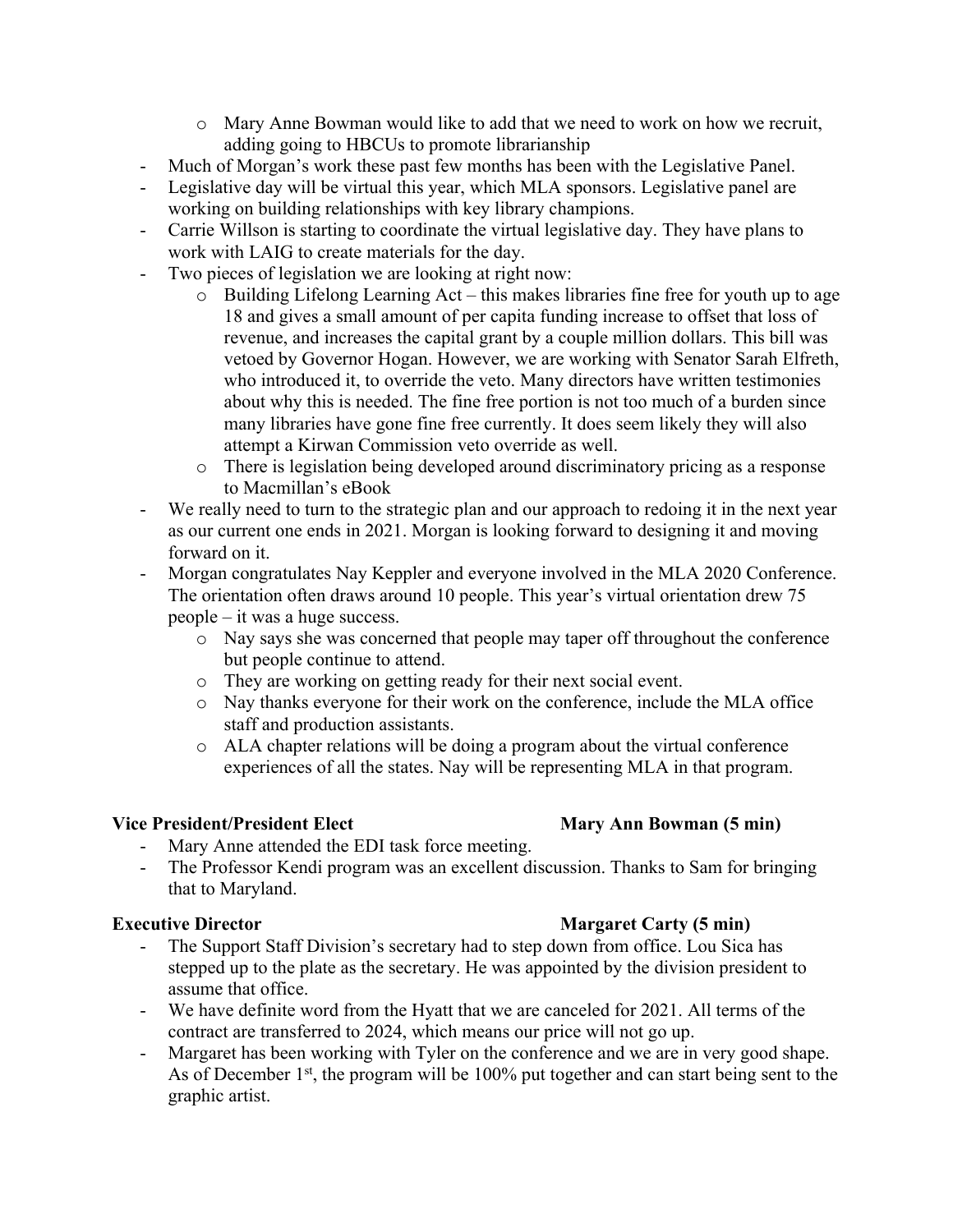### **ALA Councilor's Report David Dahl (5 min)**

- Registration is open for ALA's virtual Mid-Winter conference. There is a nice line up of keynote speakers. Library workers who have been furloughed, laid off, or have a loss/reduction of pay can register for free.
- ALA's Forward Together will have a virtual constitutional convention at conference. Many of the pieces of the restructure will be worked out there prior to any voting on the changes.
- December  $16<sup>th</sup>$  is the upcoming chapter exchange, in which Nay Keppler will discuss the MLA virtual conference.
- The state library resource center has put together a zoom guide for the library community.
- ALA has a partnership with an organization called Humble Bundle to raise funds for social justice and anti-racism efforts. David will share the link to the fundraising information.

#### **Past President Andrea Berstler (5 min)**

- Andrea Berstler was not in attendance today.

#### **Conference Director's Report Tyler Wolfe (5 min)**

- 2021's conference will be all virtual, May 3-7.
- We have a great slate of programs.
- The timeline is roughly on track with a few setbacks. The social committee has new members. The website is getting started, handed off from Sam Eddington to Jennifer Jones and Amy Miller-Meyers
- The graphic designer will start work on the program soon

### **Reports from Units Unit Leader (1 min)**

### **"Hey, just a minute" Total = 15 min**

- Elizabeth Howe (Archives) There is not much to report since people are not sending much to the office due to the current circumstances. Anything going to UMD she is keeping in a safe place until she can bring them over.
- Megan Sutherland (LAIG) LAIG helped with a recent MLA conversation about advocacy. The steering committee continues to meet and will provide support for virtual legislative day.
- Kimberly Day and Kelsey Hughes (TIG) TIG submitted three programs for the 2021 conference. They have a new google site for their members to keep in touch and offer ongoing resources with a subcommittee working on it.
- Robin Soma-Dudley (SSD) Thanks to Margaret and Joe for helping with the resignation in SSD. Robin attended the Friday MLA Conversations. One person reached out and said she didn't realize that MLA was for people other than librarians, which means the conversation program worked well! They have a standalone program coming up cosponsored with IFP.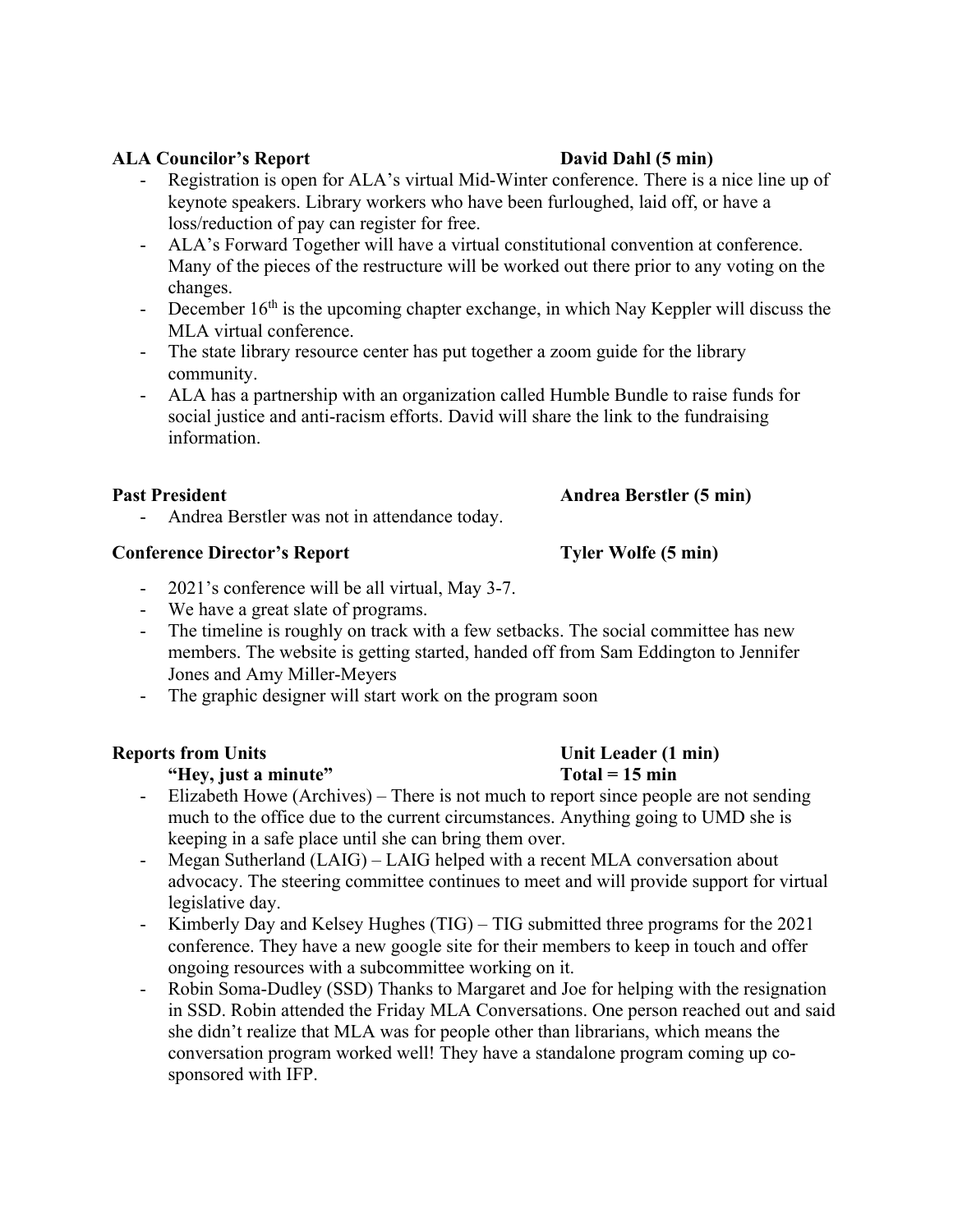- Sara Brown (IFP) IFP has a standalone program set for March they are cosponsoring with SSD. They are working hard on presenting at the 2020 conference and getting ready for the 2021 conference.
- Nay Keppler (PDP) PDP is gearing up for the next round of educational scholarships, due January 15<sup>th</sup>. They want to make sure staff at all levels can apply. Nay met with Michelle Hamiel to look at program planning processes with an EDI lens. There is a PDP subcommittee to revise the program planning manual for virtual programs, but will also include revisions that discuss EDI. Revisions will be submitted by around February. So far, PDP has only approved one program (the IFP/SSD March Program). They hope to receive more program proposals for the space between conferences soon. Please use the virtual program submission form.
- Sam Eddington (PSD) They have been working on the 2020 and 2021 conference. Their next meeting is December 10<sup>th</sup>.
- Meg Faller (RAIG) RAIG had a great second meeting. They are ready to go with their 2021 conference programs. They had a very successful social back in September and will be planning another in the future. This one will likely focus on diverse children's books.
- Joe Thompson (Nominations) This Friday is another MLA conversations, discussion HBCU to Library Profession pipeline. Nominations will be coming soon. MLA conversations will take a week off for Thanksgiving.
- Melissa Gotsch (LAIG) Getting ready for Leg Day
- Lois Entner (ACRL) ACRL is meeting monthly. They've had a series of great conversations about how they are adapting to online services. Their next meeting is Friday – all are welcome. They are doing a series called "Back to Library School." They've reached out to library schools to see if anyone would like to present on new ideas coming up with students getting their degree.
- Debby Bennett (Awards) MLA awards still presenting awards for 2020. Three today at 3 pm. Deadline for nominations 2021 is this Friday, Nov 20.
- Bryan Hissong (LLTC) LLTC just had two sessions of Executive University. Michelle Hamiel facilitated EDI trainings there. They are looking at how they can consider EDI more in MLLI.
- Annette Haldeman (CRAB) The Crab's next deadline is 12/5, with the issue being published on 1/15. Another note--the Crab is now being done pro bono by our art director/production person, Bucky Edgett.
- Laura Boonchaisri (Marketing) Laura has just returned from maternity leave. They are meeting soon.
- Anita Crawford (LDD) We are really excited about our 2021 conference programs we are working on surrounding workplace friendships, the problem with perfectionism in librarianship, and hopefully one about imposter syndrome presented by medical professionals.

LDD co-hosted the trivia night related to banned books week alongside IFP and we had about 16ish people come for the social event. We were able to promote LDD's upcoming conference programs and the division in general.

We are working with a presenter to have a standalone program about trauma-informed library spaces that we are hoping to fit in early 2021.

LDD has an amazing Steering Committee, but all of them are feeling responsibility tapped out with what they do now, their job, and of course the pandemic, so we are trying